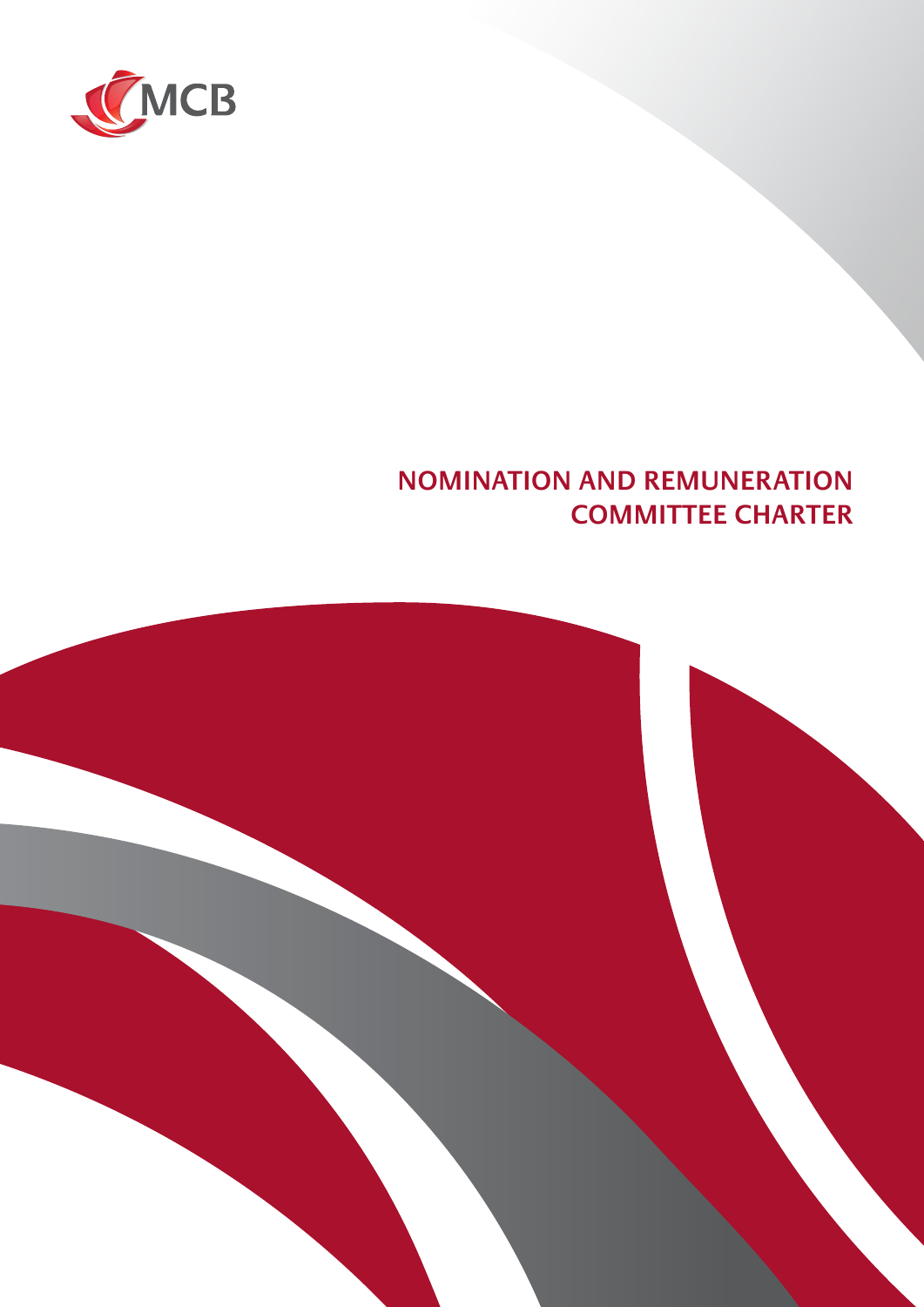

# **CONTENTS**

| 1. OBJECTIVES                 | 3 |
|-------------------------------|---|
| 2. COMPOSITION                | 3 |
| 3. MEETINGS                   | 3 |
| 4. ROLES AND RESPONSIBILITIES | 3 |
| 5. OTHER PROVISIONS           |   |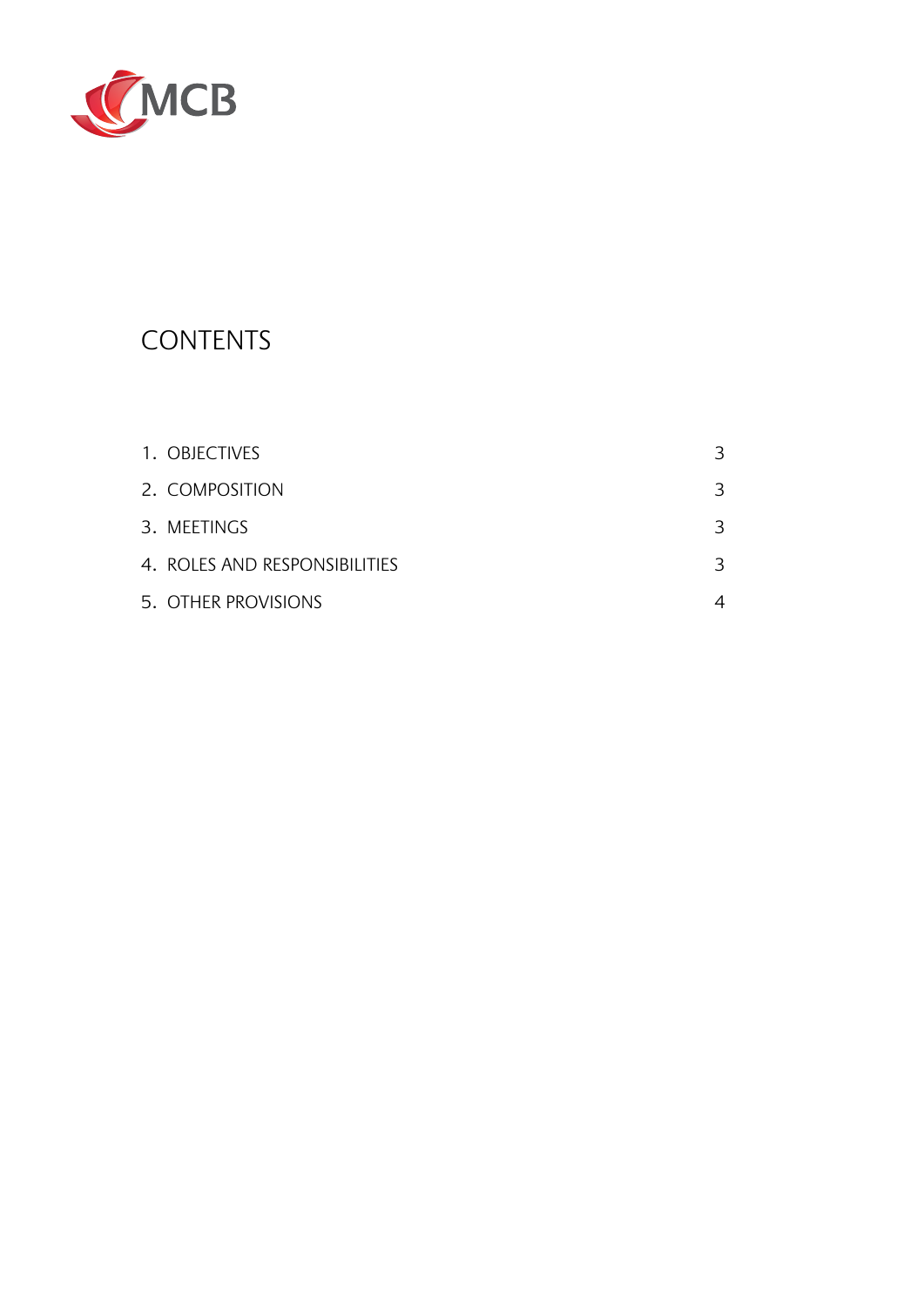## **1. OBJECTIVES**

The Committee has responsibility for making recommendations, to the Board, in respect of nominations and remunerations for the Board and for Committee members, for the Chairperson of the Board and of the Committees, and for Chief Executives and Senior Officers who, when appointed, will form part of the General Management of the Company.

This Charter is posted on the organisation's website.

## **2. COMPOSITION**

- 2.1. The Nomination and Remuneration Committee (NRC) shall consist of between three and five members, the majority of which shall be independent non-executive directors.
- 2.2. The Chairperson and the members of the NRC shall be appointed by the Board.
- 2.3. The Chairperson of the Committee shall be a non-executive director or an independent non-executive director.
- 2.4. The Chief Executive Officer may be a member of the Committee.
- 2.5. The Board may at any time remove member/s from the Committee and fill any vacancy/ies created by such removal.

## **3. MEETINGS**

- 3.1. The Committee shall meet at least twice a year and on an ad hoc basis as and when required.
- 3.2. The Committee shall elect a member to act as secretary.
- 3.3. Any three members shall form a quorum.
- 3.4. The Chairperson of the NRC may in case of absence designate an alternate. In case of absence of the Chairperson and where no alternate has been designated, the Chairperson of the Board shall appoint a non-executive director or an independent non-executive director to chair the meeting.

## **4. ROLES AND RESPONSIBILITIES**

The Board of Directors, through the NRC, shall determine the remuneration and expenses of the Committee members. In determining the level of remuneration of the Board and Committee members, consideration should be given to time spent, skills brought to bear, the onerous nature of the duties undertaken and the value of the work to the Bank. The Chairpersons' responsibilities and time demands will generally be heavier than those of other members and this should be reflected in the level of their remuneration.

The Committee must:

- Ascertain whether the potential new directors and senior officers are fit and proper and are not disqualified from being directors.
- Ensure that the potential new Board Member knows the role, duties and responsibilities of a director in general and what is expected from him/her in particular.
- Seek to achieve a right balance of skills, expertise, taking into account the Board recommendations regarding a majority of independent non-executive directors, and having in mind the necessary mix of existing and new members.
- Ensure that no material conflicts of interest would arise.
- Ensure that the provisions of the Constitution of the Company, the Company's Act regulations and the BOM requirements, relating to the procedures, selection and appointment of directors and senior officials, are abided to.
- Ensure that an induction programme is provided to new directors covering their role and responsibilities, together with an overview of the Bank's business and main risk areas, as well as the Group's activities, strategy, major policies and organisation structure. Ongoing updates in relevant areas shall be provided to all members, especially in respect of new laws and regulations, new developments in accounting and financial reporting and other matters which may have a material impact on the Bank and its business.
- Regularly review the directors performance and remuneration, including those of the Board Committee Members, taking into account the individual responsibilities and workload.
- Inform the Group Remuneration, Corporate Governance, Ethics and Sustainability Committee (RCGESC) of the proposed nominations of directors of subsidiaries and affiliates and ratify these proposed nominations.
- Determine and regularly review the Company's policy concerning Executive/Senior Officers remuneration including specific packages if necessary and ensure that the policy is in line with that of the Group's RCGESC.
- Review annually the financial and non-financial KPIs and initiatives to be achieved by the CEO/Management team .
- Ensure that Senior Management team is adequately skilled and resourced, with succession plans in place, to provide ongoing stable leadership and management of the organisation.